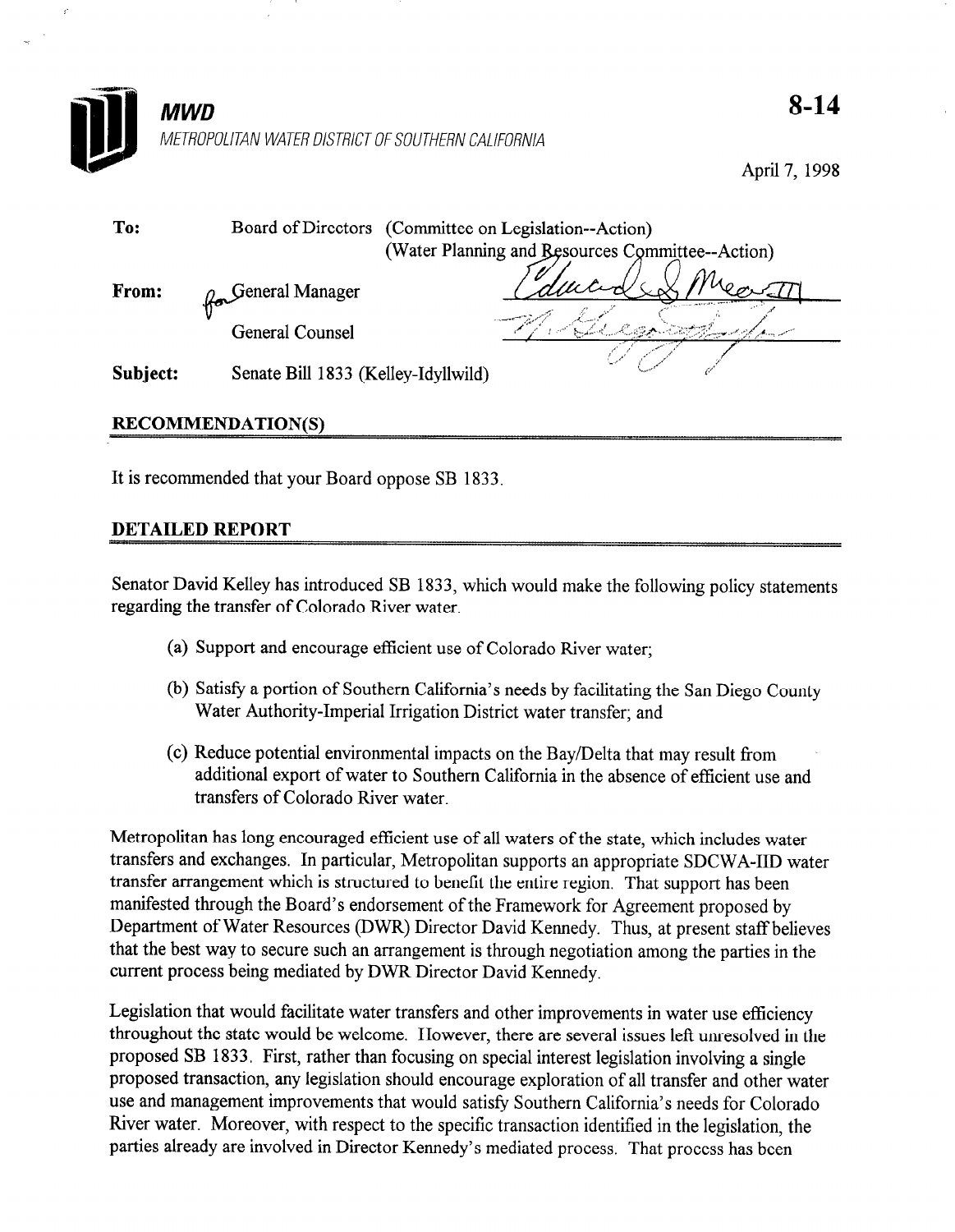Board of Directors -2- April 7, 1998

approved by the Legislature in Water Code Section 1812.5, last year's SB 1082 (Kelley). Any Legislation focused on that particular transaction could impair or pre-judge that process.

Additionally, it is misleading to link specific Colorado River water transfers with a reduction in potential environmental impacts on the Bay/Delta. Maximum use of Colorado River water is already made in Southern California and Metropolitan's planning assumes this maximum usage will continue, regardless which Southern California entity arranges a water transfer. Even with assured maximum utilization of the Colorado River Aqueduct, there will be a continued need for water from the Bay/Delta in Southern California.

The Coachella Valley Water District has voted to oppose SB 1833, as well as the Association of California Water Agencies unless it is amended from its current narrow focus. Because the single focus of the bill does not promote a balanced resolution of Colorado River issues that will meet the needs of all areas of Southern California, staff also recommends that the Board oppose SB 1833.

JFR:mg #9791 Attachment

 $\mathbf{r}$  $\sqrt{2}$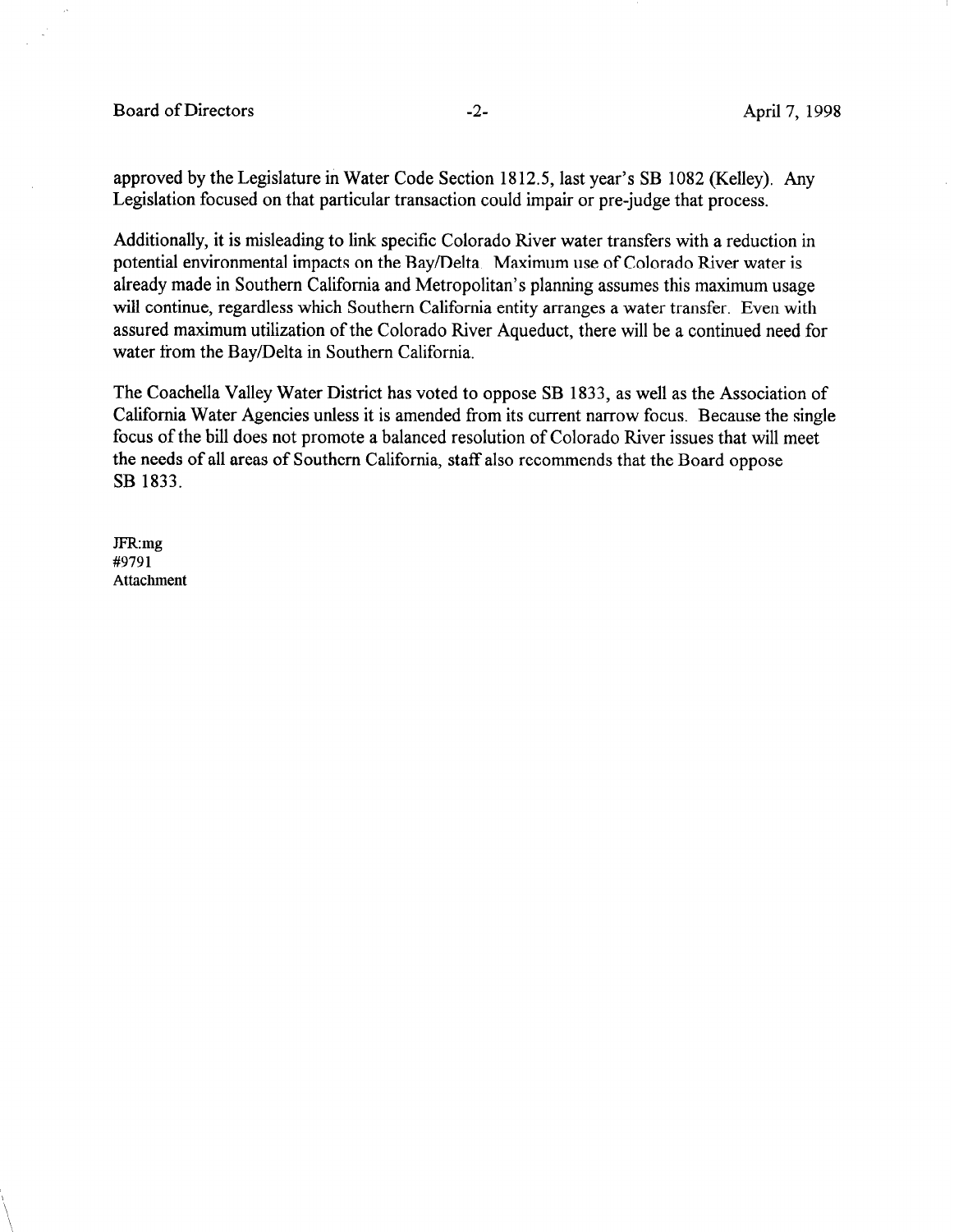Attachment to Board Letter Legal Department April 7, 1998

## Introduced by Senator Kelley

February 19, 1998

An act to add Section 106.8 to the Water Code, relating to water.

LEGISLATIVE COUNSEL'S DIGEST

SB 1833, as introduced, Kelley. Colorado River: water transfers.

Existing law makes various declarations with regard to the general water policy of this state.  $T_1$  is bill would policy of this state.

Fins on would declare it to be state policy to support and encourage the emolent use of the state emmement to water iform the Colorado River, to satisfy a portion of projected increases in urban southern California water demands by facilitating the voluntary transfer of conserved water from the Imperial Irrigation District to the San Diego County Water Authority, and to reduce the potential adverse environmental impacts on the San Francisco Bay/Sacramento-San Joaquin Delta Estuary that may result from the export of additional water supplies from northern California to southern from northern California to California in the absence of the more efficient use, and the voluntary transfer, of water from the Colorado River in southern California. vote: majority. Appropriation: no. Fiscal committee: no. Fiscal committee: no. Fiscal committee: no. Fiscal committee: no. Fiscal committee: no. Fiscal committee: no. Fiscal committee: no. Fiscal committee: no. Fiscal comm

Vote: majority. Appropriation

99

r